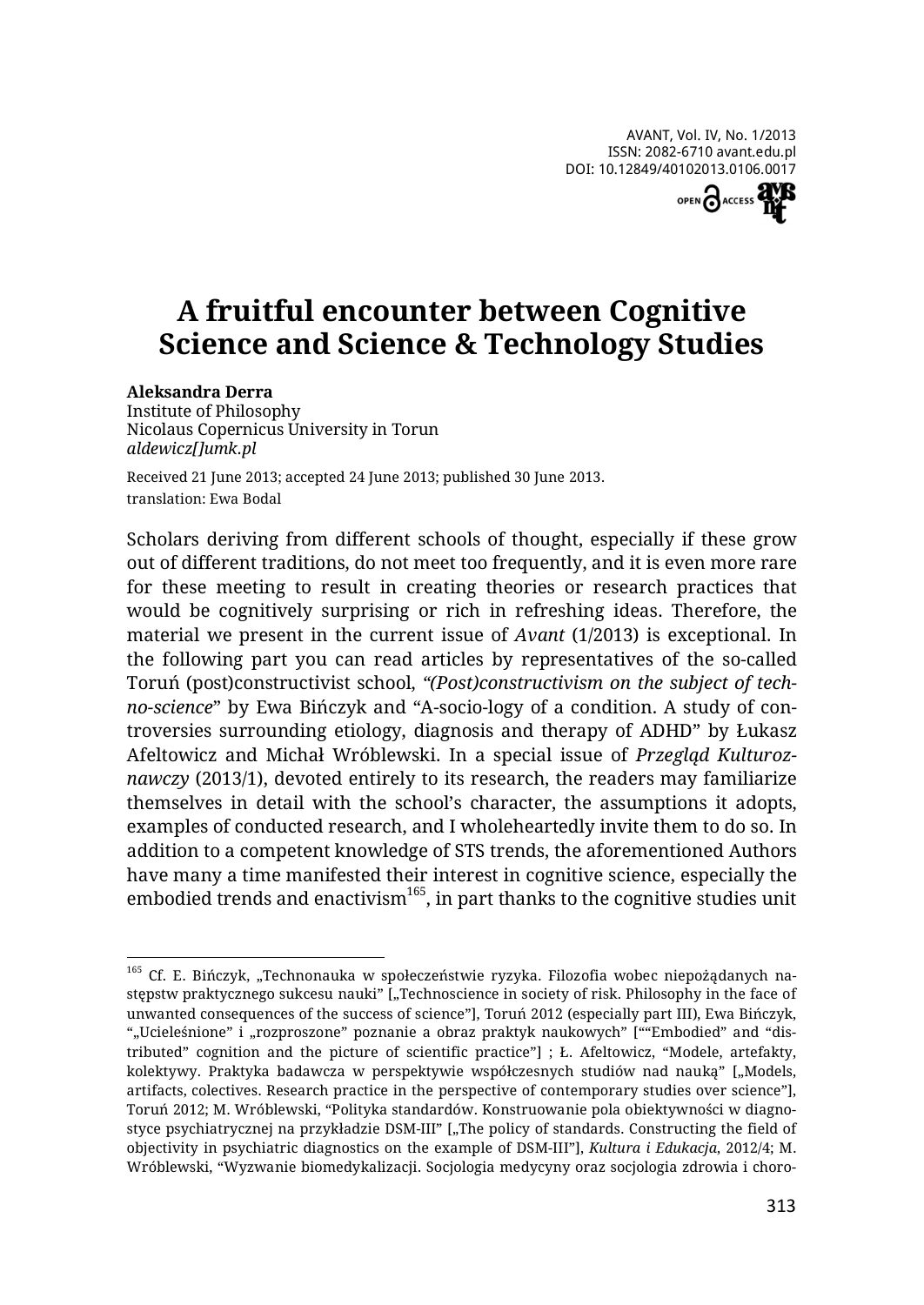that is thriving in Toruń $^{166}$ . The Toruń community is thus an example of a perhaps accidental, but, nevertheless – as I brazenly dare to state – synergy of accomplishments of both disciplines named in the title that is successful institutionally and cognitively.

It is worth asking what the connection between cognitive science and science & technology science is, since the two undeniably formulate their aims in different ways and have different methods of research at their disposal. A thorough answer can be obtained only by reaching for the research developed in the texts of the authors that draw on both fields of study; nonetheless, when encouraging to read the articles by Bińczyk, and by Afeltowicz and Wróblewski, I will present several suggestions.

Cognitive scientists, especially in the broadly understood trends of embodied, distributed and situated cognition, convincingly explain the efficiency of cognition and cognitive practices. Similarly, as Ewa Bińczyk shows in her article, thanks to an appropriately understood (post)constructivist approach, we are able to explain why science and technology are efficient. It is worth emphasizing that due to the reasons that are comprehensively discussed in the article, we should consistently avoid the misleading term "social constructivism." Both schools, in different, and hence extremely interesting ways, show the unsuitability of descriptions that do not account for the flexibility of cognition, changeability of situation, a differentiating influence of heterogeneous factors on the activities of cognitive systems. To exaggerate slightly, one can say, using evolutionist rhetoric, that successful adaptation in humans can be measured in how both on the cognitive and on the technological level humans can create such innovations that would allow them to adapt to changing conditions (cf. Bruno Latour, 109 in this issue). Indeed, these levels should be treated as intertwined.

Both cognitive scientists (especially the proponents of enactivism and embodied cognition), and postconstructivists emphasize that they treat cognition as an action and they study its circumstances and why it succeeds. Neither the

<sup>1</sup> by "podszyte" teorią aktora-sieci" ["The challenge of biomedicalisation. Sociology of medicine and sociology of health & illness", *Przegląd Kulturoznawczy*, 2013/1.

<sup>&</sup>lt;sup>166</sup> In 2002, the Polish Cognitive Science Society was established in Toruń, which was also the location of its first meetings. For years there have been edited cognitive science journals: *Kognitywistyka i Media w Edukacji* [*Cognitive Science and Media in Education*] and *Theoria et Historia Scientiarium*, as well as *Avant* (cognitive sciences as well as science, technology and society studies); there have been organized international conferences (CAT: Cognitivist Autumn in Torun). There exists the Unit of Cognitive Studies and Epistemology at the Nicolaus Copernicus University Institute of Philosophy, and, thanks to the recently established Nicolaus Copernicus University Centre for Modern Interdisciplinary Technologies, cognitive scientists will be able to cooperate with, among others, *Coma Science Group from Liege*, a world leading centre for altered mental states. The Nicolaus Copernicus University Institute of Philosophy offers cognitive studies programs on both levels of studying (*www.kognitywistyka.umk.pl*).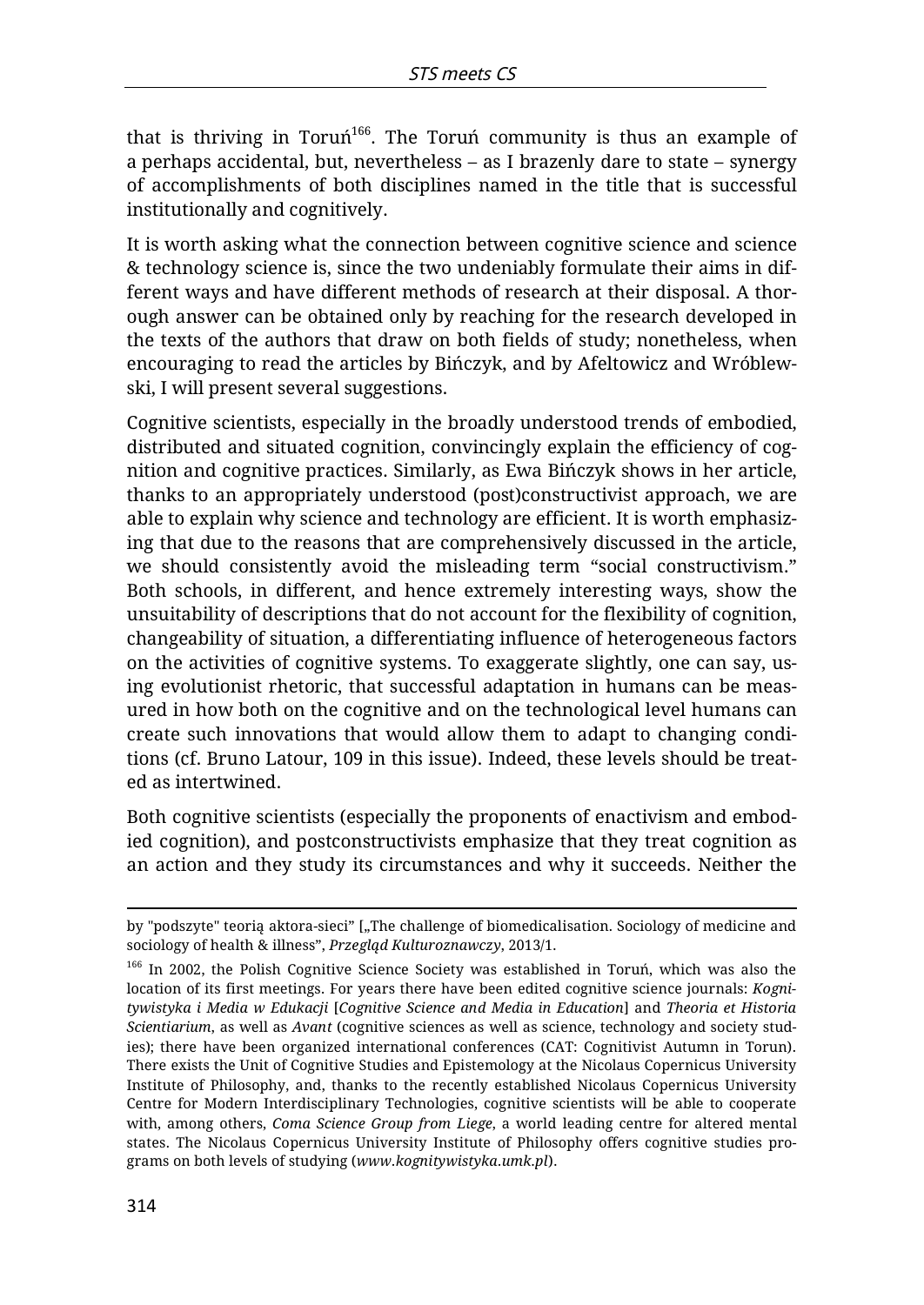conditions nor human products are given once and for all in an unchangeable shape; therefore, adaptation skills and methods of stabilizing the environment become a key element of efficient functioning in the world, both when we think about an individual, and, for example, products of science. As Afeltowicz and Wróblewski show, objects are the more stable, the more resources their possible deconstruction would entail; they show the complex processes of stabilization on the example of ADHD.

In my opinion, the fruitful results of the meeting between cognitive science and STS derive from the fact that it allows for obscuring the imperfections that each of the schools undoubtedly displays in the extended network of its various trends. STS, diverging from the individualistic understanding of the subject, draws our attention to the collective character of the production of knowledge, to heterogeneous connections between the actors, including nonhuman factors. Conversely, the embodied trends in cognitive studies supplement this picture with the role of the body, corporeality and first-person experience. None of these elements can be omitted in a comprehensive description of knowledge.

## **References**

Afeltowicz, Ł & Wróblewski, M. 2013. A-socjo-logia choroby. Studium kontrowersji wokół etiologii, diagnozy i terapii ADHD. *Avant*, 1/2013: [this issue].

Afeltowicz, Ł. 2012. *Modele, artefakty, kolektywy. Praktyka badawcza w perspektywie współczesnych studiów nad nauką*. Toruń: Wydawnictwo Naukowe Uniwersytetu Mikołaja Kopernika.

*Avant*. Toruń-Warsaw: Centre for Philosophical Research.

Bińczyk, E. 2011. "Ucieleśnione" i "rozproszone" poznanie a obraz praktyk naukowych. S. Butryn, M. Czarnocka, W. Ługowski i A. Michalska, red. *Nauka w filozofii. Oblicza obecności*. Seria Archai. Warszawa: Wydawnictwo IFiS PAN: 119-137.

Bińczyk, E. 2012. *Technonauka w społeczeństwie ryzyka. Filozofia wobec niepożądanych następstw praktycznego sukcesu nauki*. Toruń: Wydawnictwo Naukowe Uniwersytetu Mikołaja Kopernika.

Bińczyk, E. 2013. (Post)konstruktywizm na temat technonauki. *Avant*, 1/2013: [this issue].

*Kognitywistyka i Media w Edukacji*. Toruń: Wydawnictwo Adam Marszałek.

Latour, B. 2013. Technologia jako utrwalone społeczeństwo. *Avant*, 1/2013: [this issue].

*Przegląd Kulturoznawczy*, 2013/1. [Toruńska szkoła konstruktywistyczna.] Kraków: Komitet Nauk o Kulturze Polskiej Akademii Nauk oraz Wydział Zarządzania i Komunikacji Społecznej Uniwersytetu Jagiellońskiego.